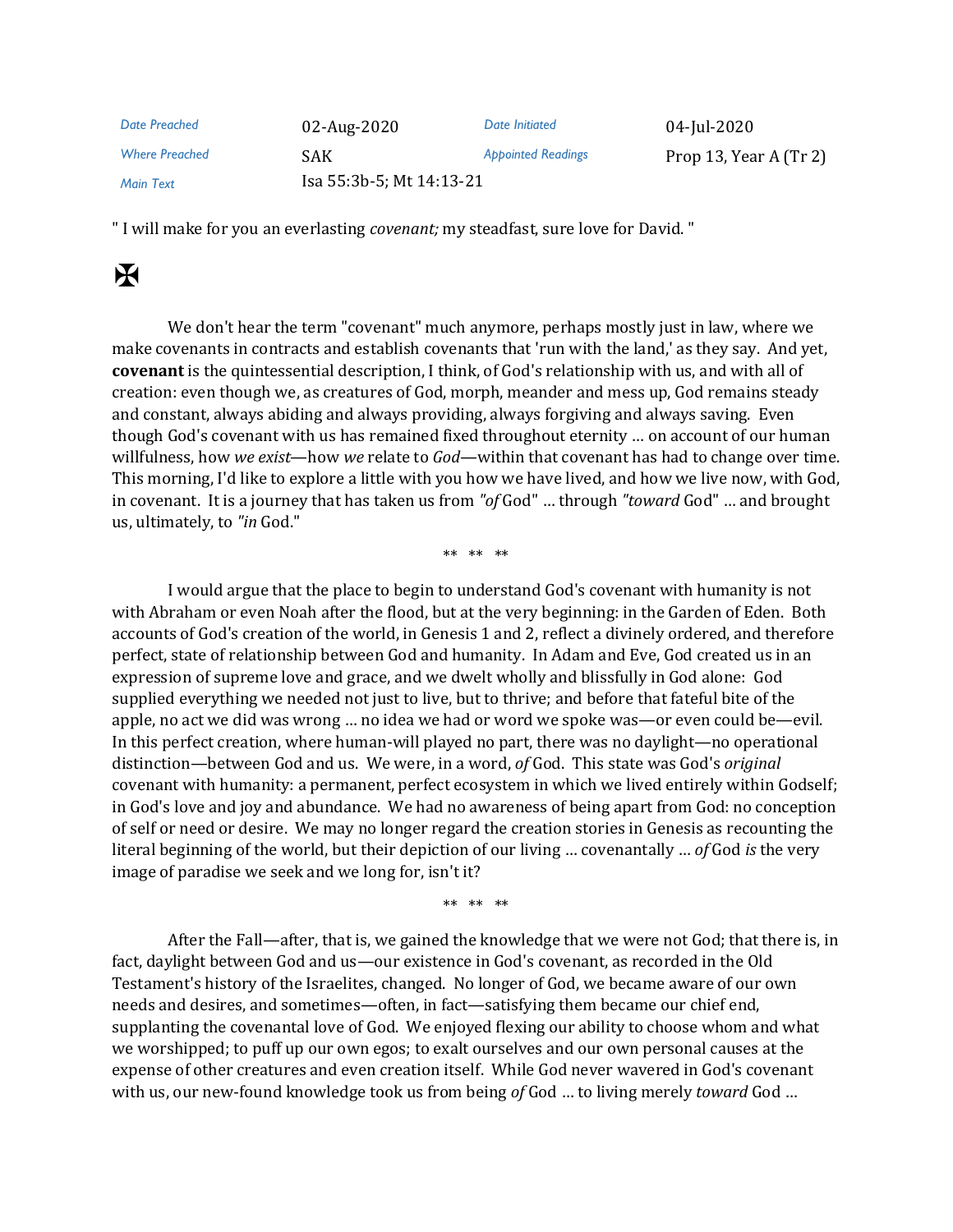struggling to remember and worship and rely upon God. God promised Abraham descendants as numerous as the grains of sand on the seashore; promised Moses that Israel would be God's people forever; promised David that his line would have no end. In the Torah, God even provided the Israelites with great commandments and detailed ordinances for how to live toward God. God sent prophets and signs to remind and warn them when they strayed too far *away* from God. And yet, despite this continued renewal and reiteration of God's covenant, time and again the less worthy but more tempting objects and objectives of this world hijacked the Israelites' attention and destroyed their fealty to God. This is Isaiah's very message—his plea—in today's lesson: As we emerge from captivity in Babylon, God is offering to return us to a more Edenic existence with God, if you will simply listen to God's desires and follow God's commands—if you will simply turn your lives, in covenant, *toward* God.

But again and again, Israel—that is, we—failed. In covenant, God called Israel toward Godself—to love God and love the other—but Israel turned away. The Israelites grew wealthy and forgot to be thankful. They prized devout piety and worship and ignored the poor and the hungry. They pledged to follow no other god but the Lord and then worshipped at the feet of every idol they encountered. For the stark, painful reality is this: We, by ourselves, lack the ability to live toward God in any meaningful or lasting way. Without Divine help, we are too frail, too short-sighted and perhaps too self-righteous to put down the passing satisfactions and petty contentions of this world and simply live in full relationship with God. Love of *self* comes to us easily enough, but not so love of God and of the other. Therefore, so long as *our own goodness, our own merit,* was the pathway to our knowing God's complete love and total relationship with us—to knowing God's covenant—it eluded us forever.

\*\* \*\* \*\*

The Good News, however, is that in and through Christ, God re-ordered God's covenant with us, finally and forever: In undeserved mercy and infinite grace, God cancelled any requirement of our own goodness to be in full relationship with God and, through Christ, restored all humanity to its fullest possible relationship with God. In Christ's birth, our humanity is joined to the Divine. In Christ's death, all our failings are absolved, forever. In Christ's rising, we are granted eternity as the span of our relationship with God. And in Christ's Ascension, we are destined to spend that eternity at the table of the Triune God—a tiny foretaste of which we experience every time we make Holy Communion. God's covenant with us—God's will and desire and joy for us—has remained steadfast and unchanged, and Christ has *perfected* it, for *all* humanity and *for all time*. Christ has restored us to the true paradise of being *of* God.

But only a portion of humanity has understood and accepted this. We experience Christ's paradise in a world that is still only *toward*-God; a world that struggles to know, obey and worship its one Creator and Sustainer. And thus, we hover somewhere between **the** of-God of Eden and **the** toward-God of ancient Israel: We hover *in*-God. Just as Jesus did, we know the fullness and assurance of living *of*-God, and just as Jesus did, we also know the anxiety, sharpness and despair even the suffering—that accompany living in a world that is merely (and then, only sometimes) toward God; that doesn't embrace God's covenant. Therefore, Christ's work in this world continues, and as His followers, we are called to play our part in God's covenant. The Christian mission is to show forth the complete love of God we live in … by living in complete love ourselves. We do not love God and neighbor in some vain hope of meriting full relationship with God, but to know that we are already in it and to proclaim it with conviction and abandon. And this is the reason the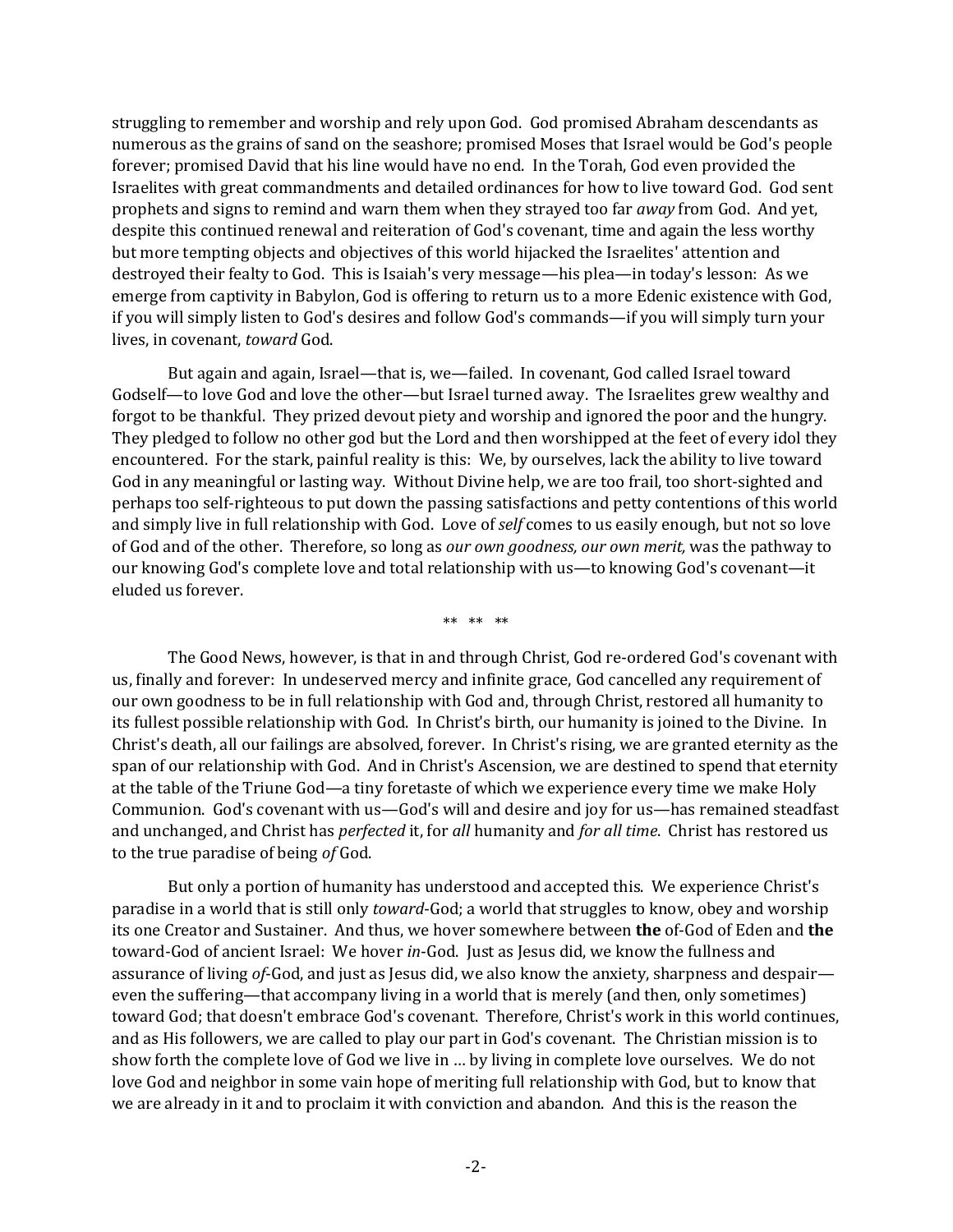Gospels tell us so much about what Jesus says and does, for He is our pattern for living in-God; for living of-God in a merely toward-God world.

Consider the template-of-love Jesus provides in today's lesson from St Matthew:

- First, He *communes* with God. At the beginning of today's lesson, Jesus has withdrawn from the crowds—has gone off by Himself to be with the Father. When *we* pray, whether alone or gathered as a community, we reconnect—that is, we remind ourselves of the complete connection we already have—with God and, through God, with every other being in creation. Whether we pray in adoration or thanksgiving … confession or oblation … petition or, most especially, intercession, we shift our perspective from self alone to the universal and divine oneness we live in, with the entire world.
- Second, He teaches us to *care* for God's people. In today's lesson, the disciples' first instinct is to send away the thousands who have gathered around Jesus; to let them fend for themselves as the sun begins to set in the desolate wilderness. But Jesus turns the disciples' thoughts and shows them that whatever they may have, whatever means they may possess, are sufficient to love and serve others, if they will ask God to bless and multiply them.
- Finally, He teaches us to *co-create* with God. Before Jesus feeds the crowd, he cures the sick—he restores them to health and wholeness. As followers of Christ, we are called to go beyond tending to the daily needs of others—food, shelter, safety—as pressing and important as these are. We are *also* called to create this world anew, in Jesus' image. We are to emulate not just Jesus' caring and generosity in feeding the hungry, but also the compassion He shows in curing the sick … and casting out demons … and evicting the abusive moneychangers from the temple—in radically restoring other people's entire lives and courageously protecting them from evil, even if society at-large may condone it.

\*\* \*\* \*\*

That's a lot of words, so maybe it's best to end with an image, a familiar image. I invite you to think of the cross, maybe the one hanging over the altar … or the one you wear around your neck or carry in your pocket [*take out my cross*]. How many elements do you see? Well, first, there is the vertical member, the element that lifts us upward from the plane of the earthly and toward the Divine. We can think of this as the covenant of Eden: our being assured that we have a complete, dynamic, loving relationship with God. And second, there is a horizontal member, the element that stretches out its arms to embrace the whole world, just as it is, and calls us to do justice, love mercy and walk humbly with our God: the Israelite covenant, perhaps. It is the love, service and sacrifice shown by Jesus that we strive for, but so often fall short of.

But the third element of the cross is the cross itself: the union of its two members … the union of God's promised paradise  $[\hat{x}]$  and the world's harsh realities  $[\hat{\Leftrightarrow}]$ . When we follow the Cross of the One Who died and rose again for us, we are confident that those realities will not stand forever … will be re-made into paradise; and we also know that because of the paradise we have been promised, we must play a role in that re-making. Such is the covenant of God; such is the covenant of the Cross.